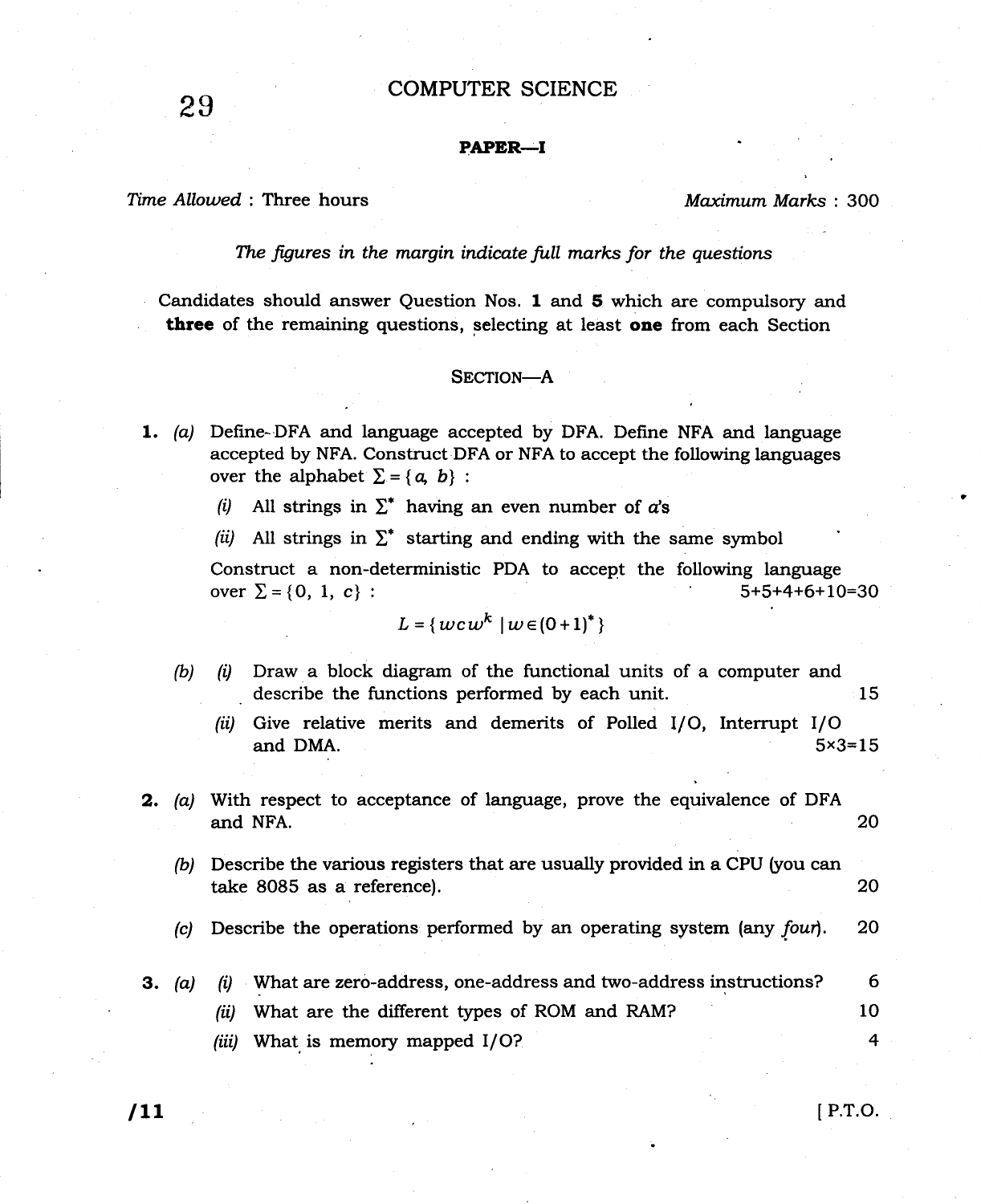|    | (b)      |       | $(i)$ . What is a thread? How does it differ from a process?                                                                                                                           | 5 <sup>5</sup> |
|----|----------|-------|----------------------------------------------------------------------------------------------------------------------------------------------------------------------------------------|----------------|
|    |          | (ii)  | What are the different states of a process? Show the possible state<br>transitions of a process.                                                                                       | 10             |
|    |          | (iii) | What is preemptive scheduling?                                                                                                                                                         | 5              |
|    | (c)      | (i)   | What is the IEEE definition of software? State four software quality<br>attributes.                                                                                                    | $2+4=6$        |
|    |          | (ii)  | What do you mean by object-oriented design and UML in the context<br>of software engineering?                                                                                          | 14             |
| 4. | (a)      | (i)   | Suppose G is a context-free grammar and $w \in L(G)$ , where<br>$ w =n>1$ . How long is a derivation of w in G if G is in Chomsky<br>normal form?                                      | 5              |
|    |          | (ii)  | State the pumping lemma for CFL. Using this lemma, show that the<br>language                                                                                                           |                |
|    |          |       | $L = \{a^n b^n c^n \mid n \ge 1\}$                                                                                                                                                     |                |
|    |          |       | is not a context-free language (CFL).                                                                                                                                                  | 10             |
|    |          | (iii) | Define universal Turing machine. Why is it called universal?                                                                                                                           | 5              |
|    | (b)      | (i)   | What are the attributes of a good software?                                                                                                                                            | 4              |
|    |          | (ii)  | What is project planning? Explain why the process of project<br>planning is an iterative one and why a plan must be continually<br>$4 + 8 = 12$<br>reviewed during a software project. |                |
|    |          | (iii) | What is risk management?                                                                                                                                                               | 4              |
|    | (c)      | (i)   | What are the conditions that must hold for a deadlock to occur in an<br>operating system?                                                                                              | 10             |
|    |          | (ii)  | Write the functions of address, data and control bus. What is a<br>$9+1=10$<br>stack?                                                                                                  |                |
|    |          |       | SECTION-B                                                                                                                                                                              |                |
|    | 5. $(a)$ | (i)   | What is virtual memory? Why is it required?                                                                                                                                            | 6              |
|    |          | (ii)  | What is meant by cycle stealing?                                                                                                                                                       | 4              |
|    |          | (iii) | What do you mean by concurrent process? What is mutual<br>exclusion? Why is it essential?                                                                                              | 15             |
|    | (b)      | (i)   | Point out the importances of phased development process. What<br>are the basic phases of software development?                                                                         | 25             |
|    |          | (ii)  | Define fault and failure in a software system.                                                                                                                                         | 10             |
|    |          |       |                                                                                                                                                                                        |                |

 $\sqrt{11}$  2